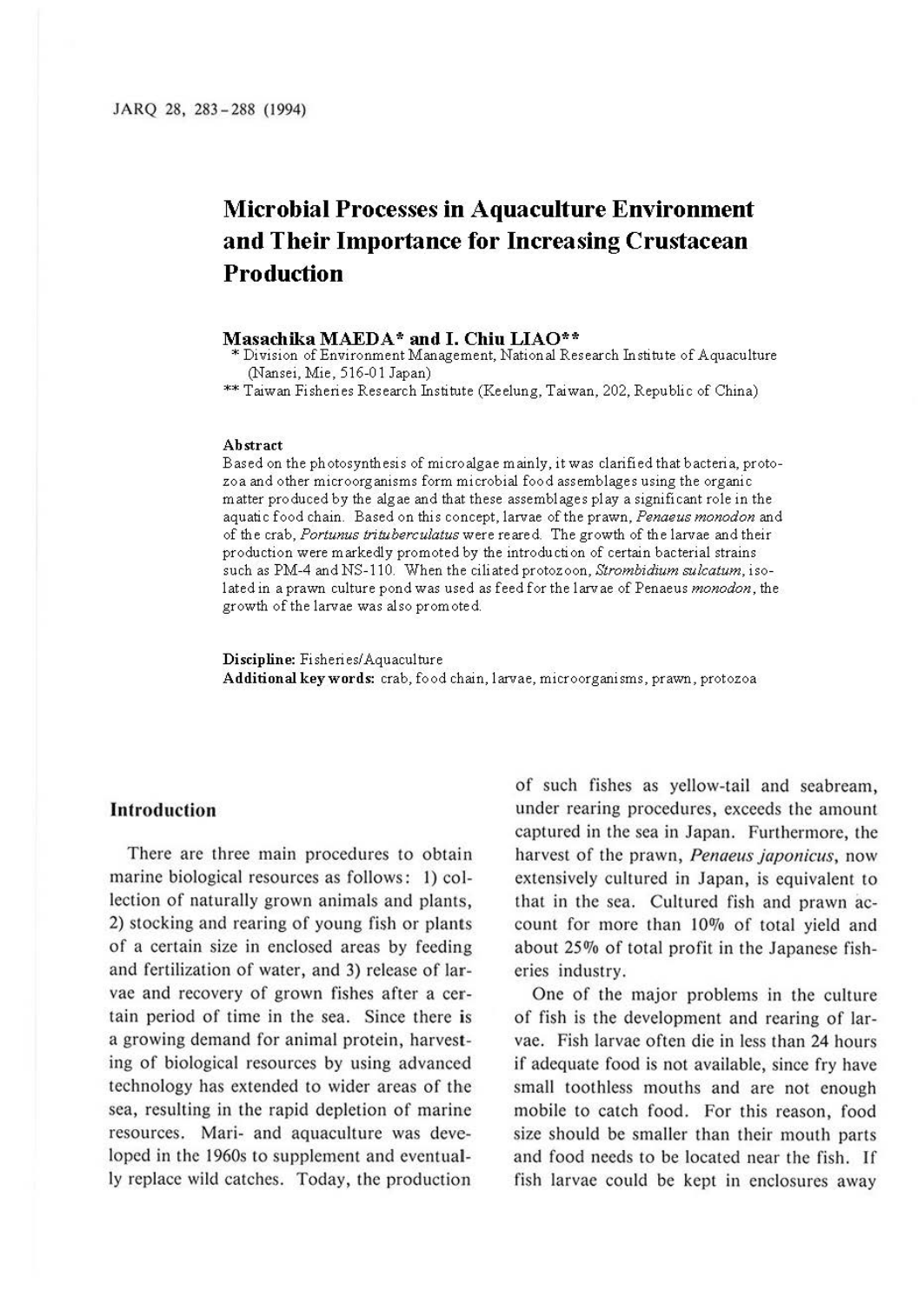from their predators and receive an adequate supply of food, their survival rates would be much higher than those in the sea.

In this paper, several processes involved in the formation of microbial food assemblages in the food chain of the sea are described. According to this new concept of microbial food chain, fish production increased *in situ* in aquaculture using bacteria and protozoa as live feeds.

# **Formation of microbial food assemblages in the sea**

It is currently assumed that in the food chain of the sea primary producers, which fix light energy and yield organic materials, are consumed by the zooplankton as soon as they are produced.

*Co/anus,* a dominant genus among the zooplankton communities has been considered. to be a typical herbivore that feeds on detritus and bacteria<sup>10</sup>. Since protozoa occur abundantly in the sea, for example, the numbers of ciliates and colorless flagellates exceed  $10<sup>3</sup>$ cells/ml and  $10^5$  cells/ml in seawater, respectively, in the coastal waters of Japan, and the zooplankton tends to gather in the water layer where the bacterial populations are abundant<sup>7</sup>, nutrient transfer from microorganisms through protozoa 10 zooplankton is considerably larger and more important in the Jower trophic levels of the marine food chain.

In terrestrial ecosystems few of the primary producers arc directly utilized by predators as food. In the forest ecosystems, for example, a small portion of the leaves is eaten by animals. A major part of the carbon is transferred from fallen leaves through bacteria, fungi, protozoa, small animals and small plants to middle-sized animals. This energy transfer is referred to as detritus food chain, but a large number of microorganisms attached to detritus are the main nutrient source for the predator<sup>2)</sup>. Thus, this food pathway could be designated as microbial food chain instead of detritus food chain. It is preferable to define primary producers not utilized as food, as builders of "microbial food assemblages" using exudates, debris and faeces from microalgae or through the processes of zooplankton feeding. These assemblages are the starting point of the energy flow in the lower trophic levels of the food chain.

It was reported that when the copepods *Eurytemora* sp., *Scottolano* sp., or *Heteropsyllus* sp. ingested detritus or ciliated protozoa, they produced a larger number of eggs and broods compared to when microalgae were used as food<sup>3,11)</sup>. Thus microbial foods play a significant role in determining the quantity and quality of the food chain in the sea.

## **Use of microorganisms in aquaculture**

Microbial food assemblages are important in aquaculture as well. Table I shows the prey organisms curremly used in mariculture. Larvae of prawns, shellfish and sea urchins digest diatoms, green algae and phytoflagellates, although the young stages of prawn and crab prefer other microorganisms to diatoms<sup>9</sup>. There are surprisingly few organisms that can be used as feed for fish larvae as they do not ingest

#### Table 1. Prey organisms frequently used in **aquaculture**

|                | Prey organisms                                         | Predators                       |
|----------------|--------------------------------------------------------|---------------------------------|
| <b>Diatoms</b> | Skeletonema<br>Chaetoceros<br>Nitzschia<br>Navicula    | Penaeid prawn, crab,<br>abalone |
| Flagellates    | Monochrysis<br><b>Isochrysis</b><br><b>Tetraselmis</b> | Penaeid prawn, oyster           |
| Rotifers       | <b>Brachionus</b>                                      | Fish larvae                     |
| Crustacea      | Artemia<br>Tigriopus                                   | Prawn mysis, young fish         |
| Bivalve eggs   | Osteria<br><b>Mytilus</b>                              | Fish larvae                     |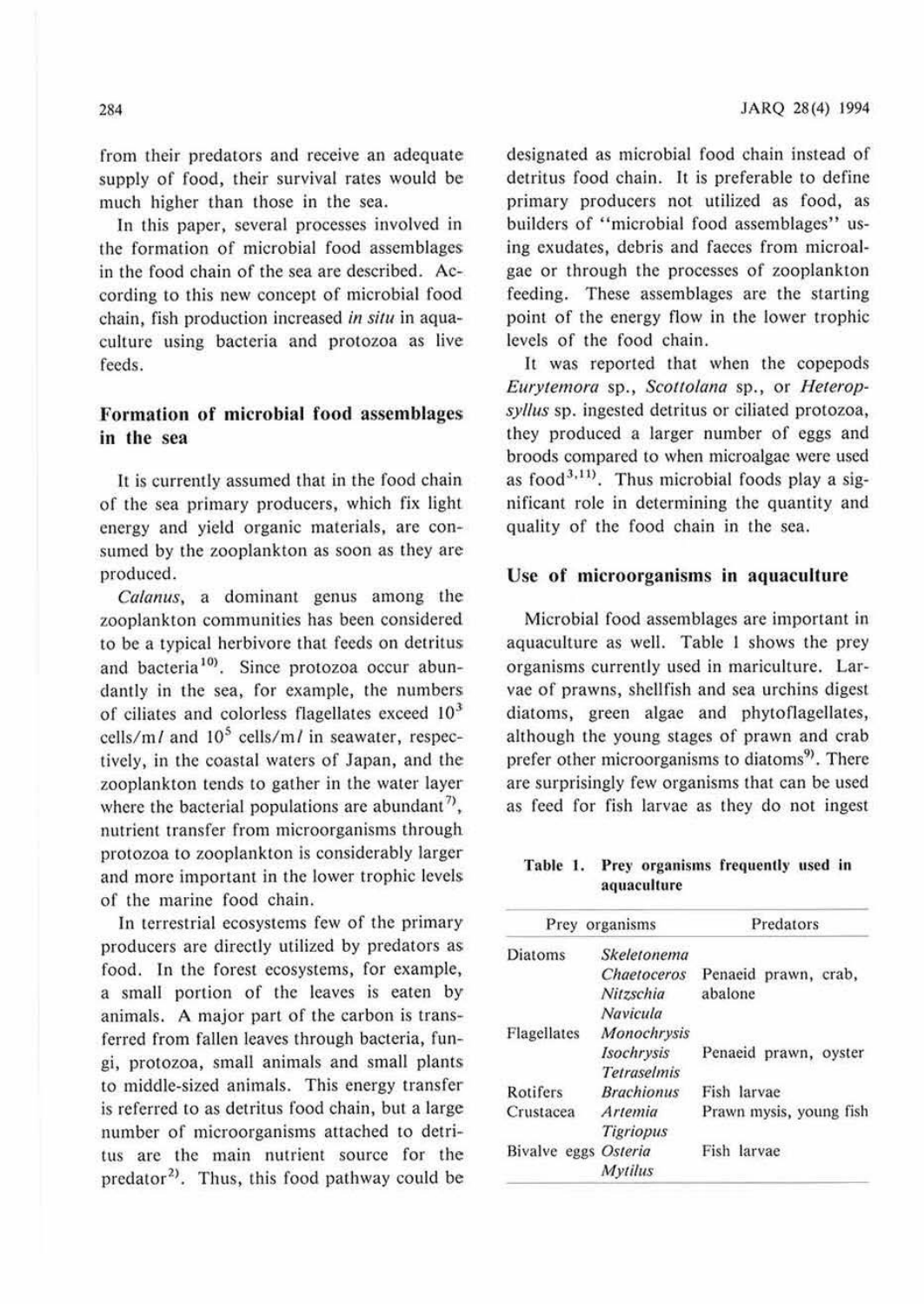phytoalgae. Even if microalgae are ingested by the larvae, they can not digest them and eventually die. Currenlly only the rotifer *Brachionus* sp. can be used for fish larvae because bivalve and sea urchin eggs can only be obtained seasonally. Due 10 its large size, the rotifer cannot be eaten by fish larvae immediately after hatching. In fact, many more fishes could be reared if micro-food of a size less than that of rotifers could be identified and cultured easily. Artificial cncapsuled food was reported to be suitable only if there were bacteria associated with it<sup>5)</sup>. Under these circumstances in aquaculture, preparation and treatment of water using fertilizer and microalgae markedly affect the survival rates of fish larvae. Even if they can survive in these early stages under unsuitable water conditions, larval feeding rates decrease and eventually death occurs due to diseases and other factors such as insufficient storage of nutrients in the larval body. Thus it is recommended that in water treatment prior to stocking, microbial food assemblages should be cultured so as to provide a more appropriate source of food for the larvae.

Two examples of the use of microbial food assemblages are described as follows. The crab, *Portunus trituberculatus*, is usually reared for 1-2 months and released into the sea, mainly the Seto Inland Sea, Japan. The following year, the crabs collected by fishermen contribute to the increase of profit. An increase in 1he survival rares of crab larvae was observed when the culture water was fertilized with organic material, although it was considered that the larvae fed on detritus rather than on microorganisms.

## J) *Naturally grown microbial food*

To a container with  $200 \text{ m}^3$  seawater filtered with sand grains (size about 400  $\mu$ m), 20 *l* of a microbial culture  $(4.0 \times 10^8 \text{ cells/m}$ *l*) naturally grown in seawater by supplying glucose and urea as main organic nutrients<sup>4)</sup> was added

twice, before the crab larvae (Zoea I stage) were transferred. Five / of these microbial assemblages and an amount of  $1 \times 10^9$  individuals of the rotifer were inoculated everyday after the transfer of ihe larvae to the containers. By the addition of microbial assemblages, the numbers of bacteria, diatoms and flagellates increased gradually in the 200  $m<sup>3</sup>$  seawater at the beginning of the experiment. Soon after the larvae were transferred, the bacterial numbers decreased, while the numbers of diatoms and flagellates continued to increase for a 2-day period. At the Zoea II stage of the crab larvae, the flagellate population decreased, followed by the decrease of the diatom population. These data suggest that the crab larvae fed on bacteria, protozoa and diatoms, successively<sup>9)</sup>.

#### *2) Addition of identified bacterial strains*

Instead of using naturally grown microbial food assemblages, we added the bacterial strains,  $PM-4$  and  $NS-110$ , which promote the growth of the larvae of the prawn, Penaeus *monodon* and larvae of the crab, *Portunus trituberculatus.* To 200 m<sup>3</sup> of seawater previously sterilized with sodium hypochlorite followed by neutralization with sodium thiosulphate, 15 / of the bacterial culture solution was added once a day for 7 days. Initial bacterial concentrations amounted to about 10<sup>6</sup> cells/m/. Crab larvae (about  $28,000$  ind./m<sup>3</sup>), diatoms  $(1,200 \text{ cells/m} / )$ , and rotifers  $(5,000$  $ind.//$ ) were added to the culture water on the first day of the experiment.

As shown in Plate I, the bacterial strains were eaten by the crab larvae, since stained bacteria with a fluorescent dye were observed inside the digestive organ of the larvae by examination under a fluorescence microscope. In 7 trials in 1990, the survival rates of the crab larvae in a 200 m<sup>3</sup> container were  $27.2\%$ (mean value) when bacterial strain PM-4 was added. In 6 out of 9 trials in which strain PM-4 was not added, no larvae grew into adults, resulting in an average survival rate of only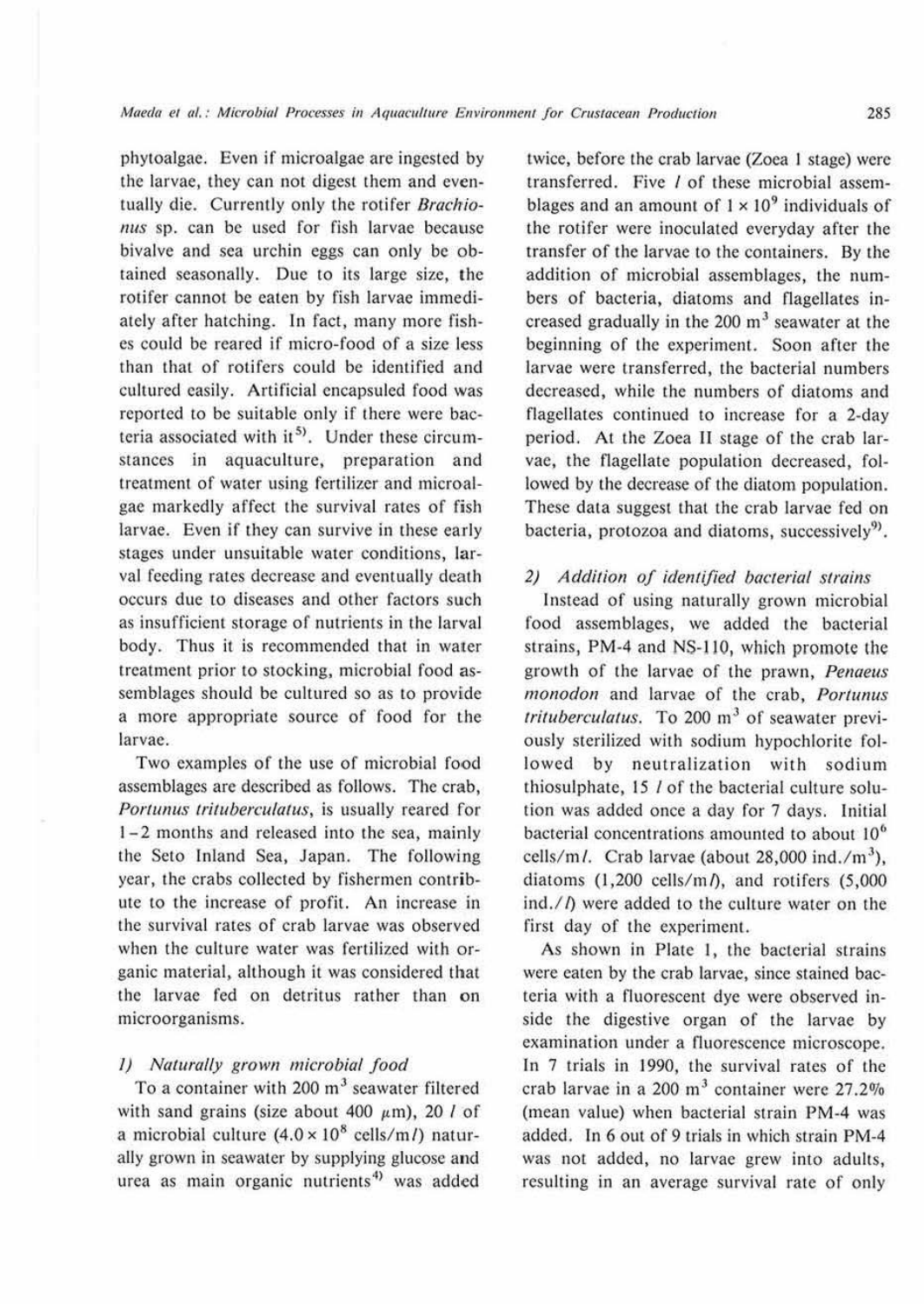

Plate 1. Bacterial clump, stained with a fluorescent dye, inside the digestive organ of the larva of the crab Portunus trituberculatus

6.8%. The same findings were obtained in the production of crab larvae in 1991. The average production of the crab larvae in 1990 and 1991 is indicated in Fig. l. The method was also applied for the culture of the larvae of the prawn, *Penaeus monodon.* With the addition of the bacterial strain NS-110 in this case, 57% of the larvae survived after 13 days (Postlarva V growth stage). On the other hand, in the absence of bacteria, the larvae died at the growth-stage of mitosis I (5-day growth after hatching out from the egg) (Fig. 2).



Fig. I. Production of larvae of the crab Portunus trituberculatus, with and without the bacterial strain PM-4 in 1990 and 1991



Fig. 2. Survival rates of the larvae of the prawn, Penaeus monodon, with  $( \circ )$  and without ( • ) the bacterial strain

## **Protozoa as live feeds for prawn larvae**

We isolated ciliated protozoa and determined whether the larvae of the prawn, *Penaeus monodon,* could feed on them. Protozoa in the prawn culture pond were isolated with a micropipette under a stereoscopic microscope and transferred to a petri dish, 28 mm in diameter, in which a droplet of solid agar at the bottom of the dish and 2 m/ of sterilized seawater were added. The solid agar droplet contained 1.5% (w/v) agar and  $0.1\%$  (w/v) malt extract from Difeo Co. Ltd. which were autoclaved for 15 min at  $121^{\circ}$ C and placed at the bottom of the dish before solidifying. The number of protozoa increased in the dish by feeding on bacteria which grew using the nutrients exuded from the agar. A diatom, *Navicu/a* sp. was also used as feed for this protozoan.

As shown in Fig. 3, the protozoa isolated were about 60  $\mu$ m long, round in shape and slightly elongated posteriorly. The characteristic protuberance was located in the apical top area surrounded by the adoral zone of membranelles (AZM), large and short. At the end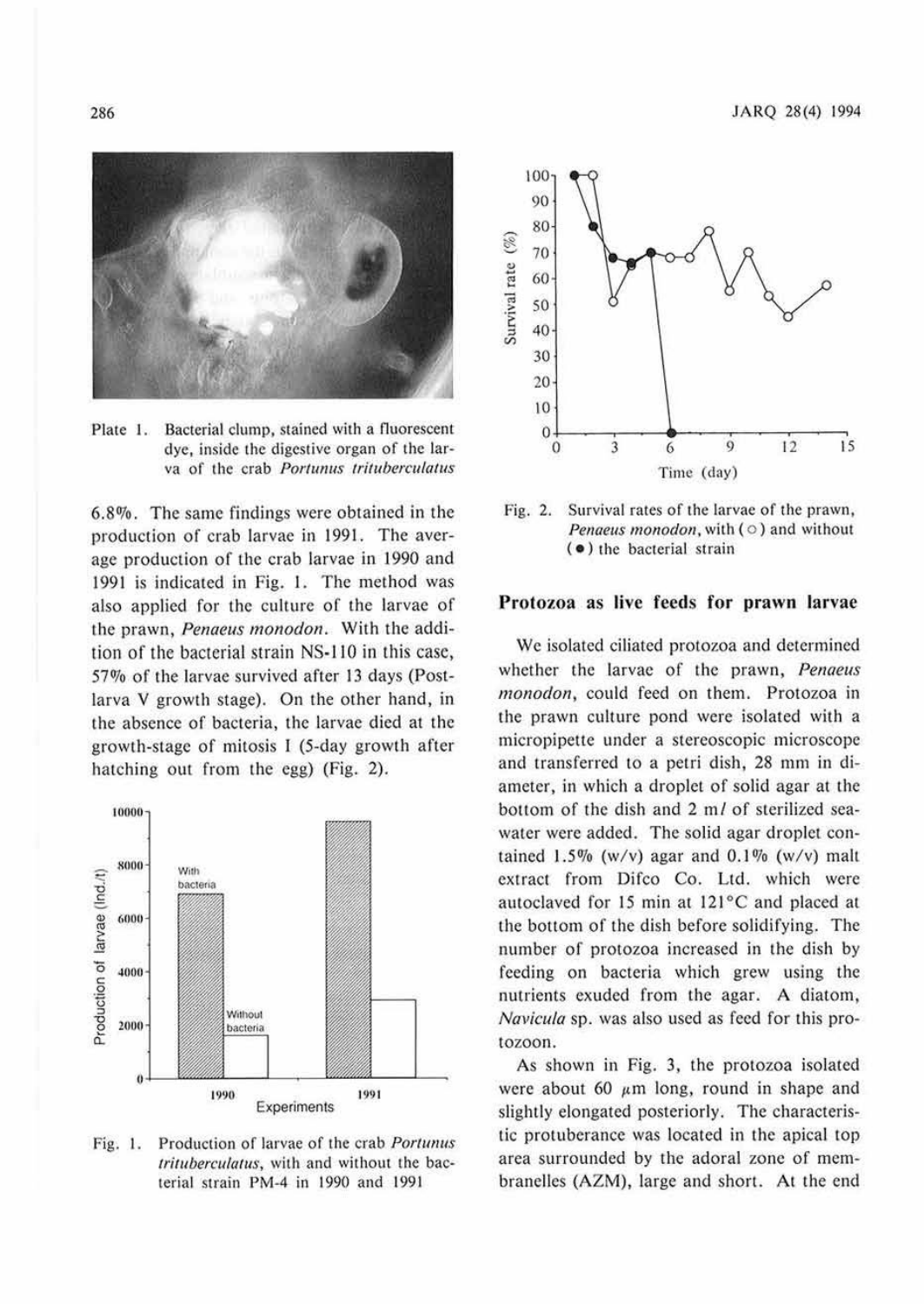

Fig. 3. Ciliated protozoon, *Strombidium sulcatum* Claparede and Lachmann, 1858

of the line of short membranelles of AZM, the cytoslome was open. The line of trichite was observed in the center of the body. Polygonal cortical platelets were attached in the posterior half of the body. Based on this observation the protozoan was identified as *Strombidiwn*  sulcatum Claparède and Lachmann, 1858<sup>1)</sup> based on taxonomical references<sup>6,8)</sup>.

When *Strombidium su/catum* was added as feed to the rearing container of prawn larvae (Protozoea I stage) at the concentration of 1,000 cells/*l* with 10<sup>4</sup> cells/m*l* of *Navicula* sp. and 100 ind./*l* of larvae of *Penaeus monodon*, the survival and molting rates of the larvae of *P. monodon* were much higher than when other protozoa, *Strobilidium* sp. (ciliate), and *Oxyrrhis marina* (dinoflagellate), were present (Fig. 4).

Through this work we conclude that the use of microbial food assemblages may enable to develop more profitable farming practices in aquaculture.

The authors thank all the staff members of



Fig. 4. Survival rates of the larvae of the prawn, Penaeus *monodon,* in the presence of protozoa

- o : Strombidium sulcatum,
- : *Strobilidium* sp.,
- $\triangle$ : *Oxyrrhis marina.*

the Tungkang Marine Laboratory, Taiwan Fisheries Research Institute, Taiwan and the Tamano Station of Japan Sea Farming Association, Japan, for their cooperation in this work. This study was partially supported by the National Science Council, R.O.C. under grant No. 76-0409-B-056A-04.

#### **References**

- 1) Claparède, E. & Lachmann, J. (1858): Etudes sur lcs infusoires ct les Rhizopodes. *Mem. l'/11 stitul Natl. Genevois, 6,* 261 -482.
- 2) Harrison, P.G. & Mann, K.H. (1975): Chemical changes during the seasonal cycle of growth and decay in eelgrass (Zosrera *marina* L.) on the Atlantic coast of Canada. J. *Fish.* Res. *Board Can.,* **32,** 615-621.